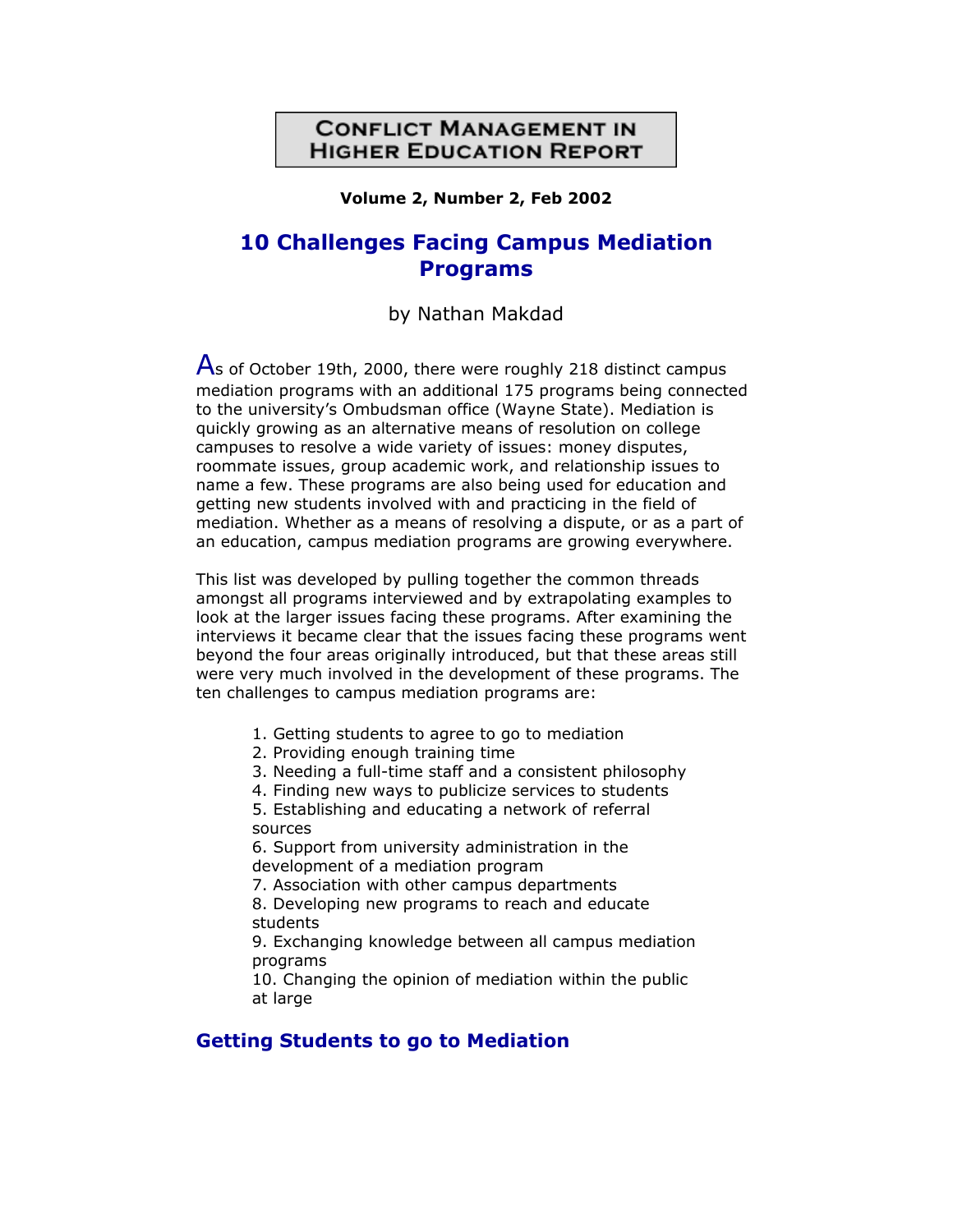The main challenge is that many times a number of cases will come into the campus mediation office however for one reason or another the case never goes onto mediation. Students not going to mediation conflicts with the very purpose of the program, and also many campus mediation programs are being judged on their effectiveness based upon their caseload. Therefore, a lack of mediations is a potential reason for university administration to cancel the program altogether. There are many ways that have helped move students to mediation. These include pointing out a student's vested interest in the relationship, educating them about the process, and addressing the respondent's needs. In particular, one interviewee mentioned that they watch their phrasing when talking to the second party for the first time and they emphasize their desire to 'help both parties reach their goals'. Other methods included reality testing about court procedures, providing shuttle or phone mediations, settling the dispute at the intake level, or providing consultation to one party.

### **Providing Enough Training Time**

Campus mediation programs need to have a well-trained mediator pool whether they are using on staff and faculty or if it is a peer mediation program. In some cases there are state requirements of as much as forty hours for mediators. Other times it is as simple as not being able to get all the people together at the same time because of busy schedules. Offering credit and no-credit classes, getting students involved in the campus mediation program through other outreach activities, developing group cohesion through outside work, and certifying students as trained mediators were all mentioned as ways to overcome the difficulties of training. Additionally, some resolutions were offering an eight-week class in addition to a weekend training session, an advanced training class, and having students meet in small groups every week to do role-plays. Essentially the goal of training has developed beyond just learning the skills and process of mediation. The trend has moved towards letting trainees be heavily involved in the process making it their own and developing a personal stake in their training.

## **Needing a Full-time Staff and a Consistent Philosophy**

 $\boldsymbol{W}$ hile it is clear that many mediation programs are not distinct campus units, there is a clear need for a full-time staff member to coordinate the services, train, and provide a consistent framework for development. By continually changing hands or not having a dedicated staff the development of the program becomes stunted. Different people learn, practice, and teach mediation in different ways and because of this one director might choose one avenue one year, and the next year it deteriorates because a new director pursues an alternate direction. Also, this constant changing of the guard prevents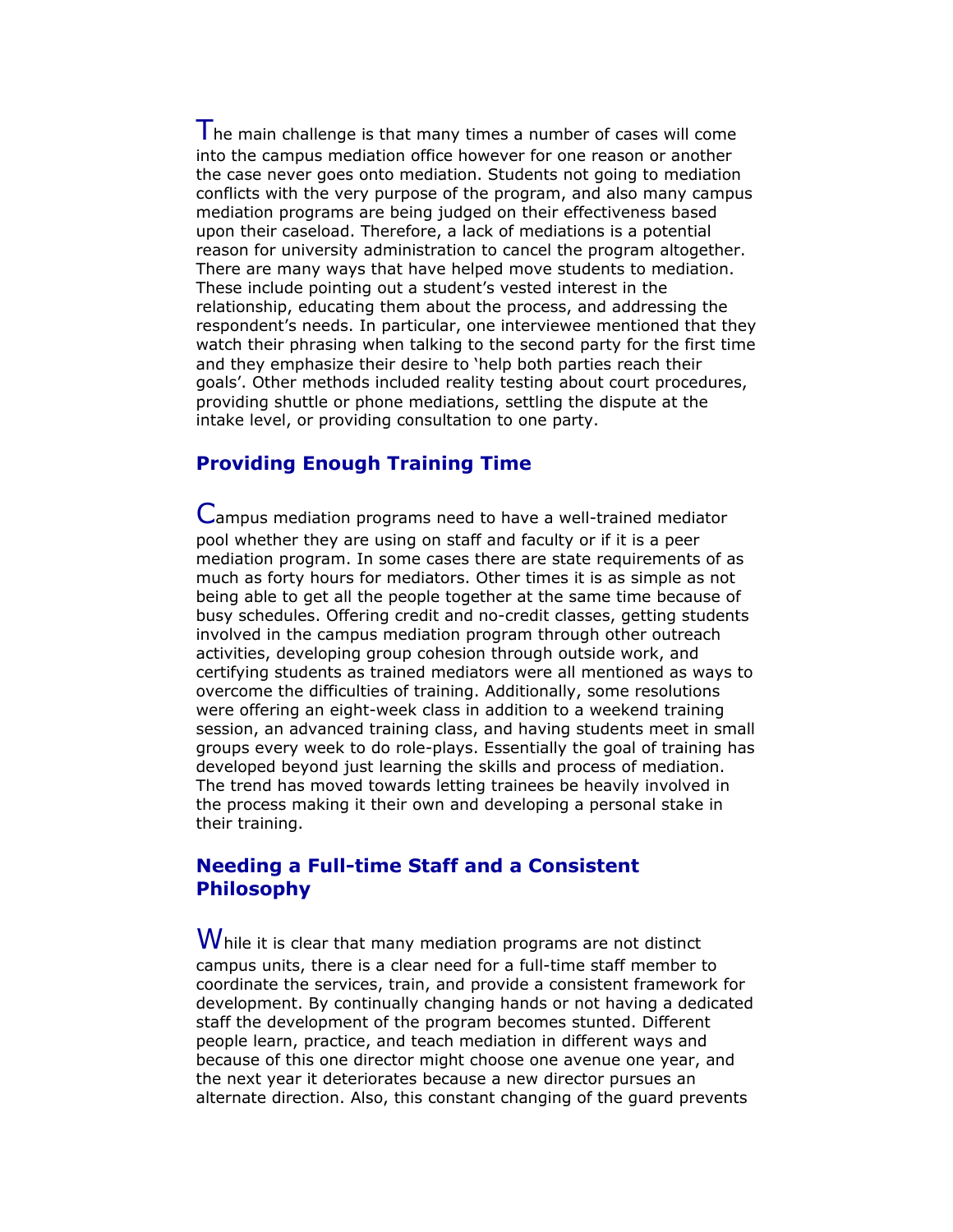the mediation program from developing a reputation and trust within the university. Referral sources may not know whom to contact, what that person's qualifications are, or have ever met them thus decreasing the chance for a referral. In addition, lacking a full-time staff member creates training deficits. These deficits are a result of not customizing the training to the specific needs of a changing program. Group cohesion is never formed through this process making it unlikely people will take a personal stake in the program, referrals, or desire to be involved in outreach programs.

### **Finding New Ways to Publicize Services to Students**

 $\mathsf I$  he purpose of publicity is twofold: reaching students prior to a conflict, and be evident to reach a student in conflict. There are many different ways to publicize such as having people in class being required to twice a week distribute posters on campus, short presentations in classes, being involved in health and housing fairs, student television, student newspaper ads, conflict resolution workshops, advertising mediation training, residence hall floor educators, door hangers for residence hall advisors, advertising during movie theater previews, email lists, and talking to landlords. It is important to note here that interviewees stressed meeting face to face with the individuals because it helped to develop a sense of trust and answer any questions they might have.

### **Establishing and Educating a Network of Referral Sources**

Referral sources are vital to any campus mediation program. While publicity aims at drawing people into the office a variety of factors, including lack of knowledge of process, might deter people from just walking in and requesting mediation. Referral sources are generally thought of as the people or offices that people in conflict would turn to discuss the situation in the midst of a conflict. For this reason, referral sources are vital to a campus mediation program because they provide the people that are in most need of the service. Yet for a variety of reasons potential referral sources do not refer. A list of reasons for this might include not knowing about the service, misunderstanding the process, or trying to resolve the conflict on their own. Two avenues to increase referrals have been targeting specific campus divisions that could benefit from being involved with mediation and educating referral sources by meeting with them personally. Specific campus locations include student legal services, resident advisors, landlords, off-campus housing office, judicial services, ombudsman office, counselors, university police, public policy office, business department, communications department, and education department. One interviewee also mentioned that they receive quite a few referrals from their peer mediators.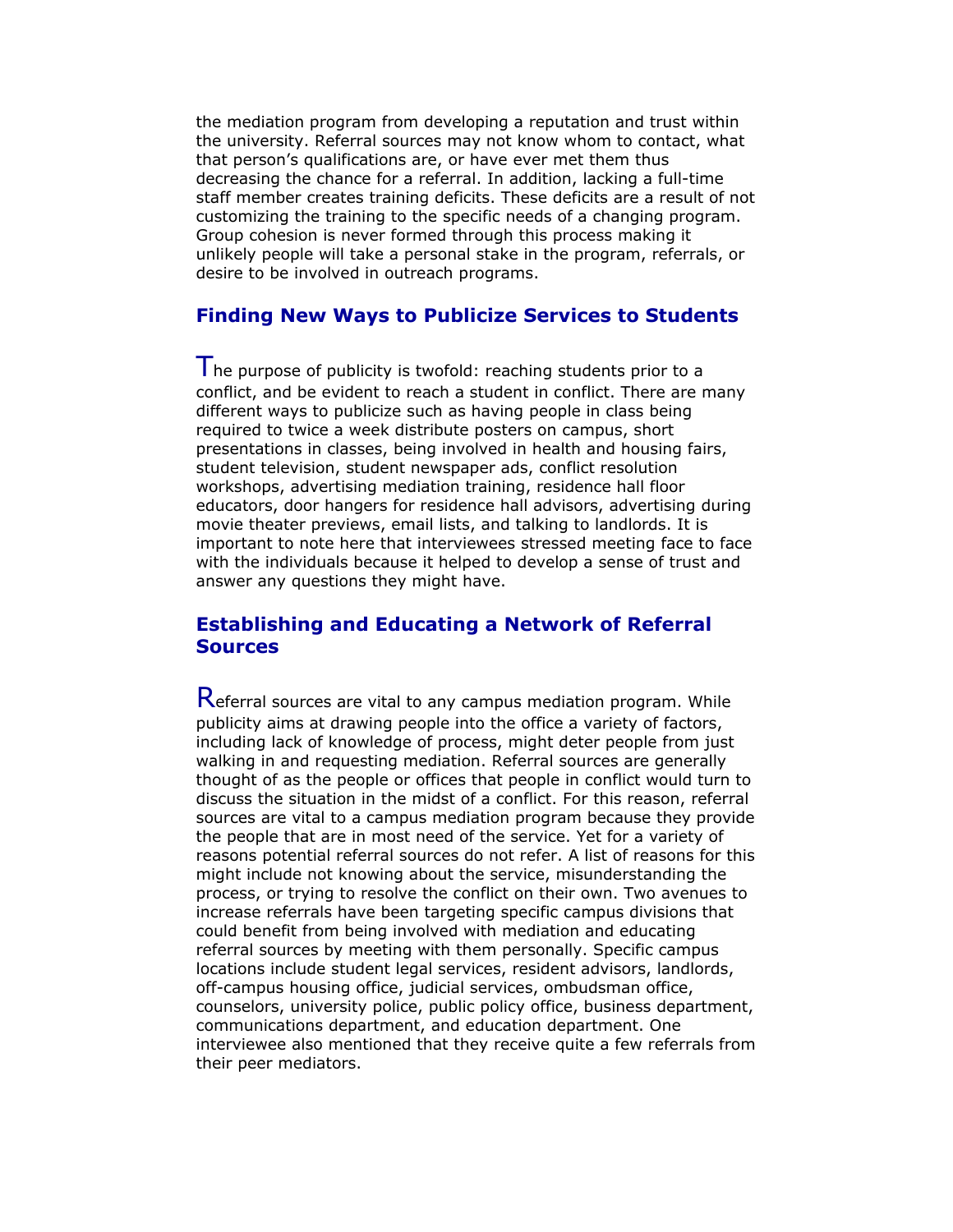### **Support from University Admin. in Program Development**

Campus mediation programs are springing up everywhere and universities are looking for these programs to make an impact. The most common way of assessing the development of a mediation program is looking at the caseload, and as long as the case numbers go up then the program is safe for another year. Problems that continue to show up are a lack of funding that either prevents publicity or a full-time staff, focus only on the numbers of cases without looking at the impact other programs are making, and support that must be renewed yearly. The biggest way to combat these difficulties seems to be ways to show all the services being used and shifting the focus away from only caseload. One such method is keeping track of all evaluation forms of mediation presentations.

### **Association with other Campus Departments**

Another point that seems clear is that while mediation programs can be independent of other offices, they are in fact more effective when they are allied with another office on campus. By allying with offices that receive student complaints and conflict situations, campus mediation programs are better able to receive referrals and become a visible alternative on campus. Most commonly the offices seen affiliated with a campus mediation program are judicial affairs, ombudsman office, and student legal services. Clearly when working with these offices, they are more likely to refer to mediation when the situation better fits mediation than the service they provide. For instance, an attorney that represents all students on campus cannot handle a conflict between two students so instead of recommending other attorneys they will instead refer to mediation. By working with judicial affairs programs similar to victim offender reconciliation are showing up. Cases that are deemed appropriate for mediation are referred to mediation either in conjunction with a hearing or a lesser penalty is issued if the party agrees to go to mediation.

### **Developing New Programs to Reach and Educate Students**

More programs are being developed that reach out to students so that mediation practices are being applied in new ways to students' lives. This allows for students to see how mediation can benefit them in an everyday situation not just when they are in the midst of a conflict. One such program is called the Team Action Plan (TAP). This program is being used to have students working on group projects meet at the beginning of a semester to proactively deal with any potential conflicts, talk about their expectations, and develop a plan for if they run into conflict later on. The interviewee went on to say that professors have noticed that groups who go through a TAP are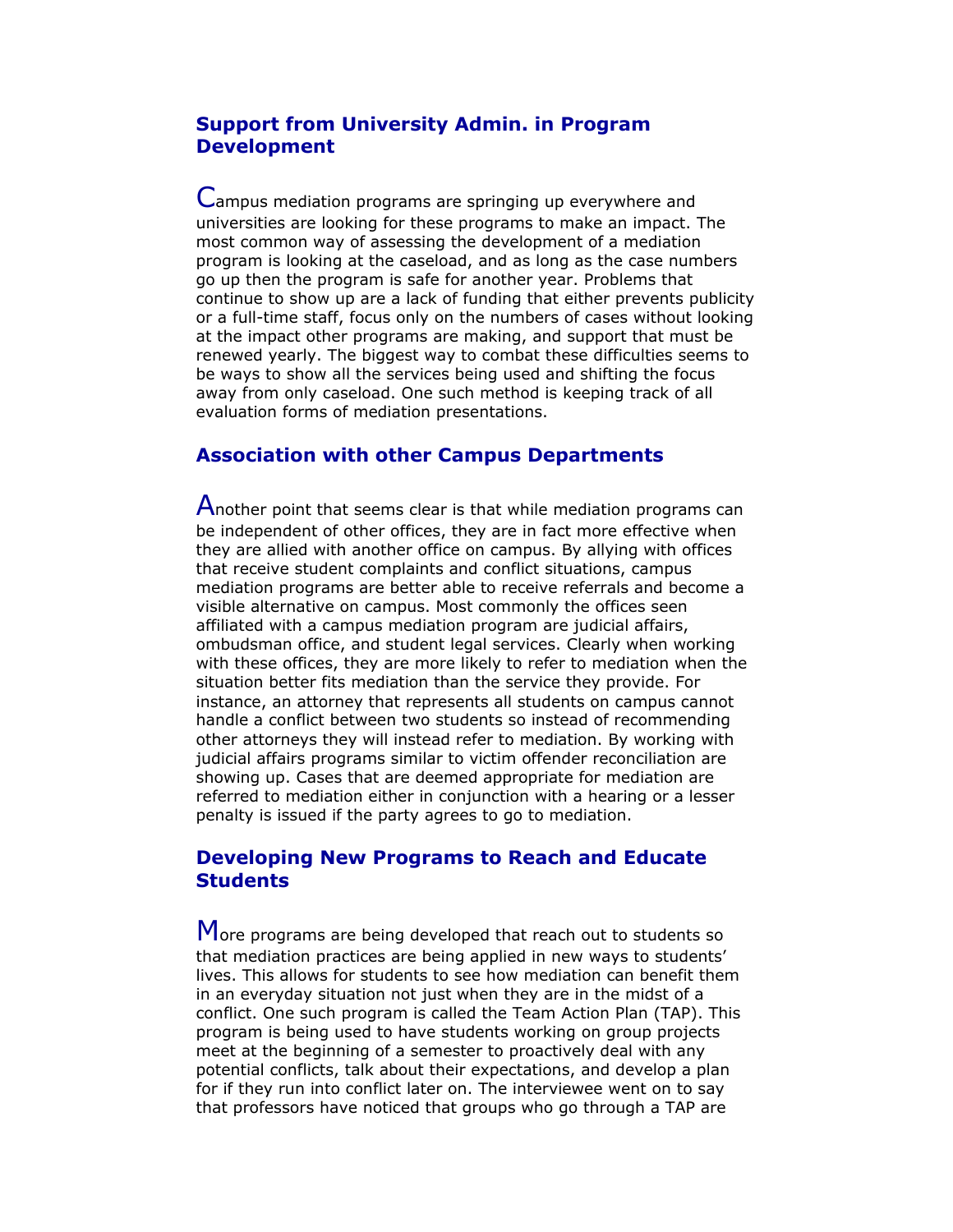doing grade-wise better than others groups, and are enjoying working in a group more than other groups. It is a proactive directed process, facilitative, and has an option for mediation. This program has greatly impacted referrals and mediation use. New programs create the opportunity of finding new ways to apply mediation practices to students' lives, increasing the use of the office, educating students to the mediation process, and finding new ways to report that effectiveness to university administration.

### **Exchanging Knowledge Between all Campus Mediation Programs**

 $\mathsf A$  major area of future exploration that will yield in more effective mediation practices will be the communication of ideas amongst all campus mediation programs. For example, one interviewee mentioned that they are currently doing research on what skills directly affect the outcome of mediation. This type of information without a doubt needs to be spread throughout the community to enhance effectiveness.

### **Changing the Opinion of Mediation within the Public at Large**

One interviewee specifically stated that the biggest challenge facing mediation programs was an 'opinion changing challenge'. This change in opinion needs to force people to understand the mediation process that the parties are in charge of decision making, that mediation is a viable alternative, and increasing general knowledge of the service. Continuing to provide outreach services such as workshops allows campus mediation programs to educate the student body to the exact nature of a mediation so that misconceived notions can be alleviated. Part of the opinion changing challenge is also one of changing the way people view and approach conflict. Academic programs are also another avenue of educating and increasing the public's knowledge of the mediation process.

### **Summary and Conclusion**

Based upon interviews conducted with other university campus mediation programs it was the goal of this study to examine in depth the role and challenges facing mediation programs on college campuses. The initial focus on intakes, training, publicity, and referral sources led to a larger understanding of the challenges facing campus mediation programs. The ten challenges listed are not a comprehensive list, but are meant to be an introduction into the major challenges facing mediation programs, and to offer some solutions that have been put into practice. One of the remaining dilemmas with referral sources is determining when they should handle a case personally and when they should refer the case. Measuring informal usage of recently trained mediators is also another challenge facing